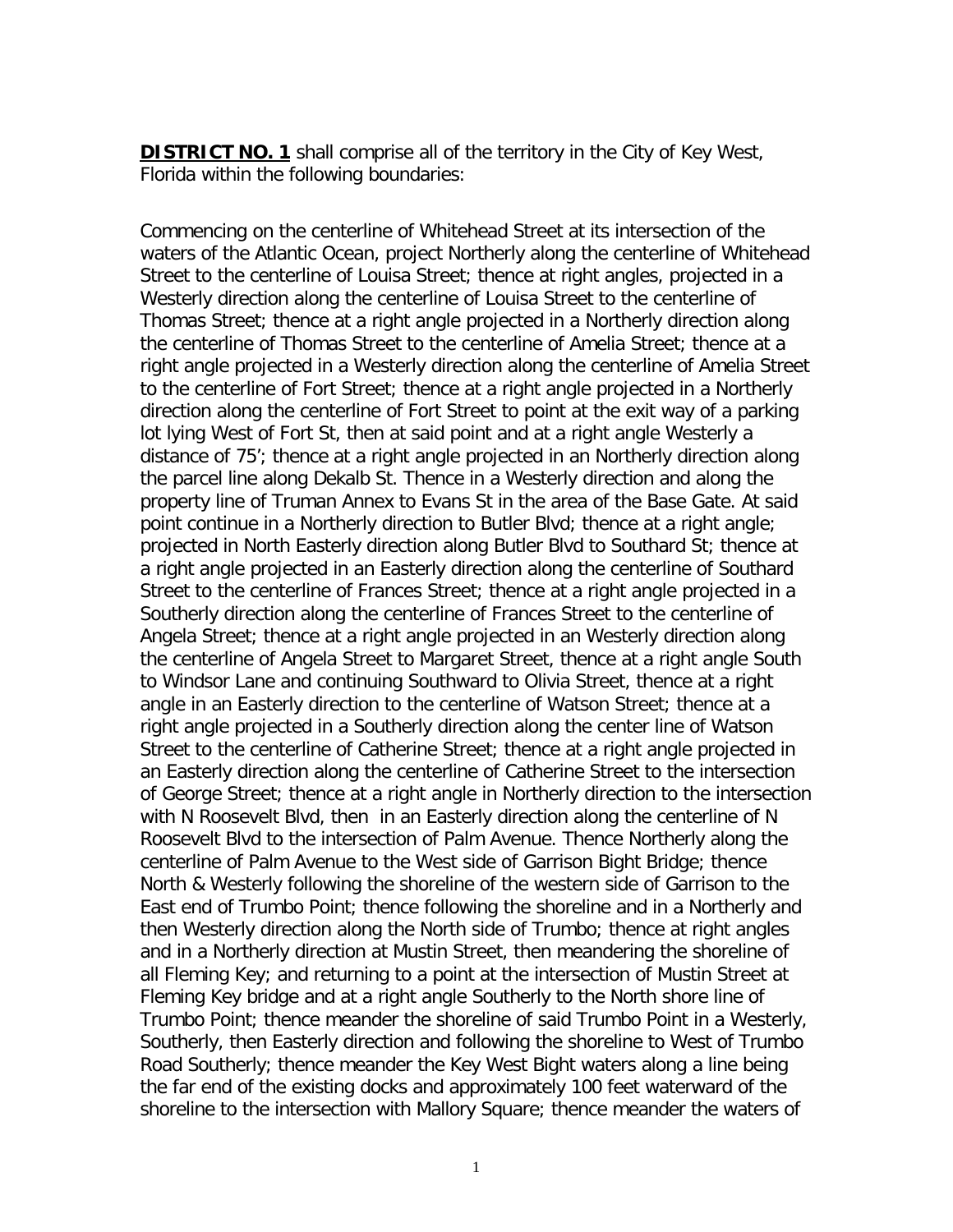Key West Bight and the Atlantic Ocean to the South end of Whitehead Street.

Also Sunset Key.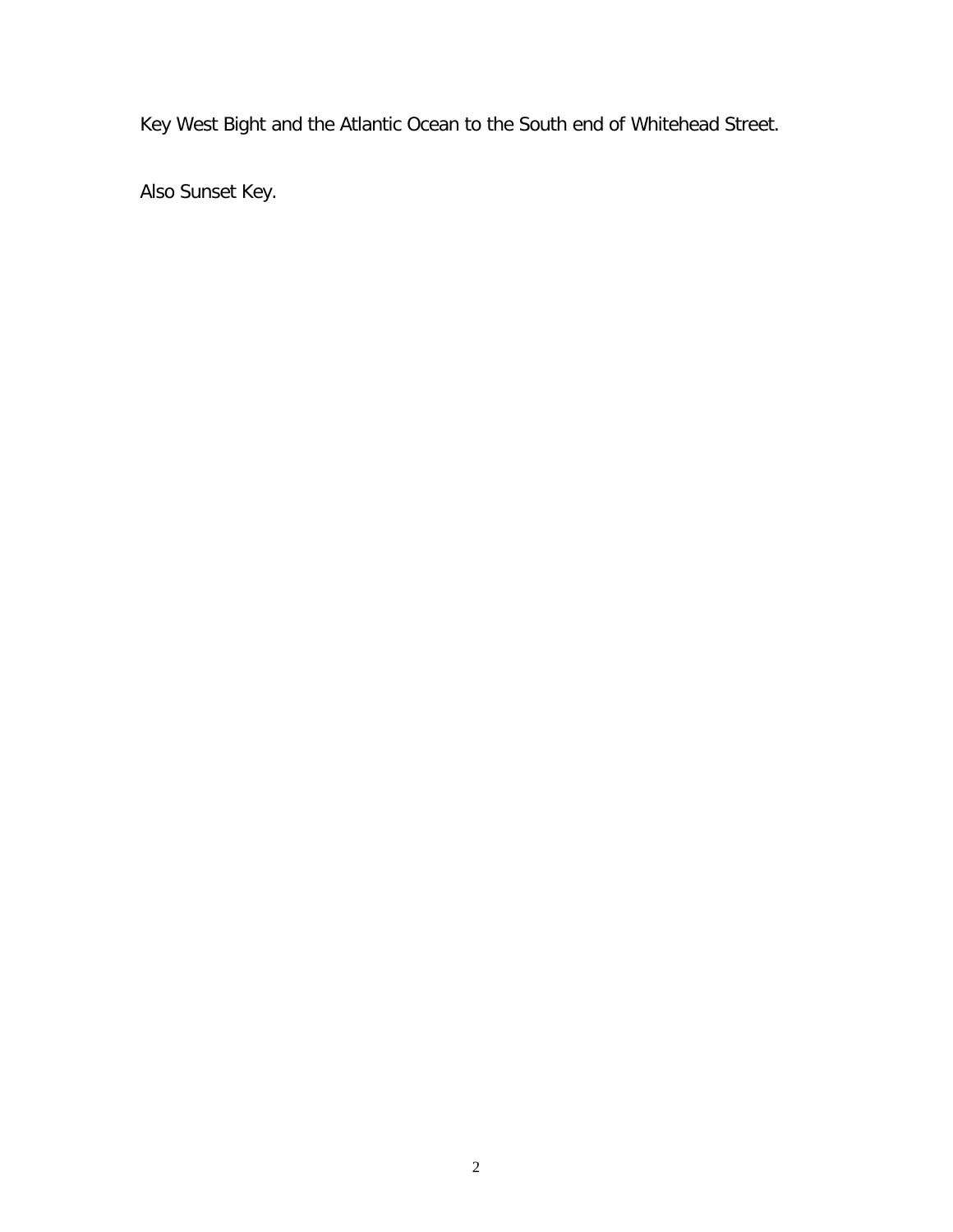**DISTRICT NO. 2** shall comprise all of the territory in the City of Key West, Florida, within the following boundaries:

Begin at the intersection of the Westerly line of the Overseas Market Shopping Center and the centerline to the centerline of North Roosevelt Boulevard; thence at an Easterly direction along the centerline of North Roosevelt and to the centerline of Kennedy Drive; thence at a right angle and in a Southerly direction along the centerline of Kennedy Drive to the centerline of Flagler Avenue; thence at a right angle and in an Easterly direction along the centerline of Flagler Avenue to the centerline of  $14<sup>th</sup>$  Street; thence at a right angle and in a Northerly direction along the centerline of 14<sup>th</sup> Street to the centerline of Duck Avenue; thence at a right angle and in an Easterly direction along the centerline of Duck Avenue to the centerline of  $16<sup>th</sup>$  Street; thence at a right angle and in a Northerly direction along the centerline of McCarthy Lane and the Northerly extension of McCarthy Lane to the centerline of Donald Avenue; thence at a right angle and in an Easterly direction along the centerline of Donald Avenue to the centerline of  $16<sup>th</sup>$  Terrace; thence in a Northerly direction along the centerline of  $16<sup>th</sup>$  Terrace and at a right angle and in an Easterly direction along the centerline of 16<sup>th</sup> Terrace to the centerline of 17<sup>th</sup> Street; thence at a right angle and in a Northerly direction to the centerline of North Roosevelt Blvd.; thence at a right angle and in a Westerly direction along the centerline of North Roosevelt Blvd to the Eastern side of the intersection of North Roosevelt Blvd & Kennedy Drive and then Northerly meandering the shoreline of the waters of the Bay of Florida; thence in an Easterly, Northerly, Westerly, Southerly and Westerly direction and following the waters of the Bay of Florida (including all of the Dredgers Key a/k/a Sigsbee Park) to the Easterly line of Salt Run Channel; thence in a Southerly direction along the Easterly line of Salt Run Channel to the Point of Beginning.

## AND ALSO

Beginning at the intersection of the Westerly line of Overseas Market Shopping Center and the centerline of North Roosevelt Blvd.; thence in a Southerly direction along the Westerly line of Overseas Market Shopping Center to approximately the Southerly line of Overseas Market Shopping Center; thence continue in a Southerly direction for approximately 100 feet; thence at a right angle and in a Westerly direction for approximately 210 feet; thence at a right angle and in a Northerly direction for approximately 100 feet; thence at a right angle and in a Westerly direction for approximately 100 feet to the Easterly line of Salt Run Channel; thence at a right angle and in a Southerly direction along the Easterly line of Salt Run Channel for approximately 200 feet; thence at a right angle and in an Easterly direction for approximately 500 feet to a point being the centerline of  $10<sup>th</sup>$  Street; thence at a right angle and in a Southerly direction to the centerline of Fogarty Avenue; thence continuing to a point in a Southerly direction 100 feet, thence at a right angle and in a Westerly direction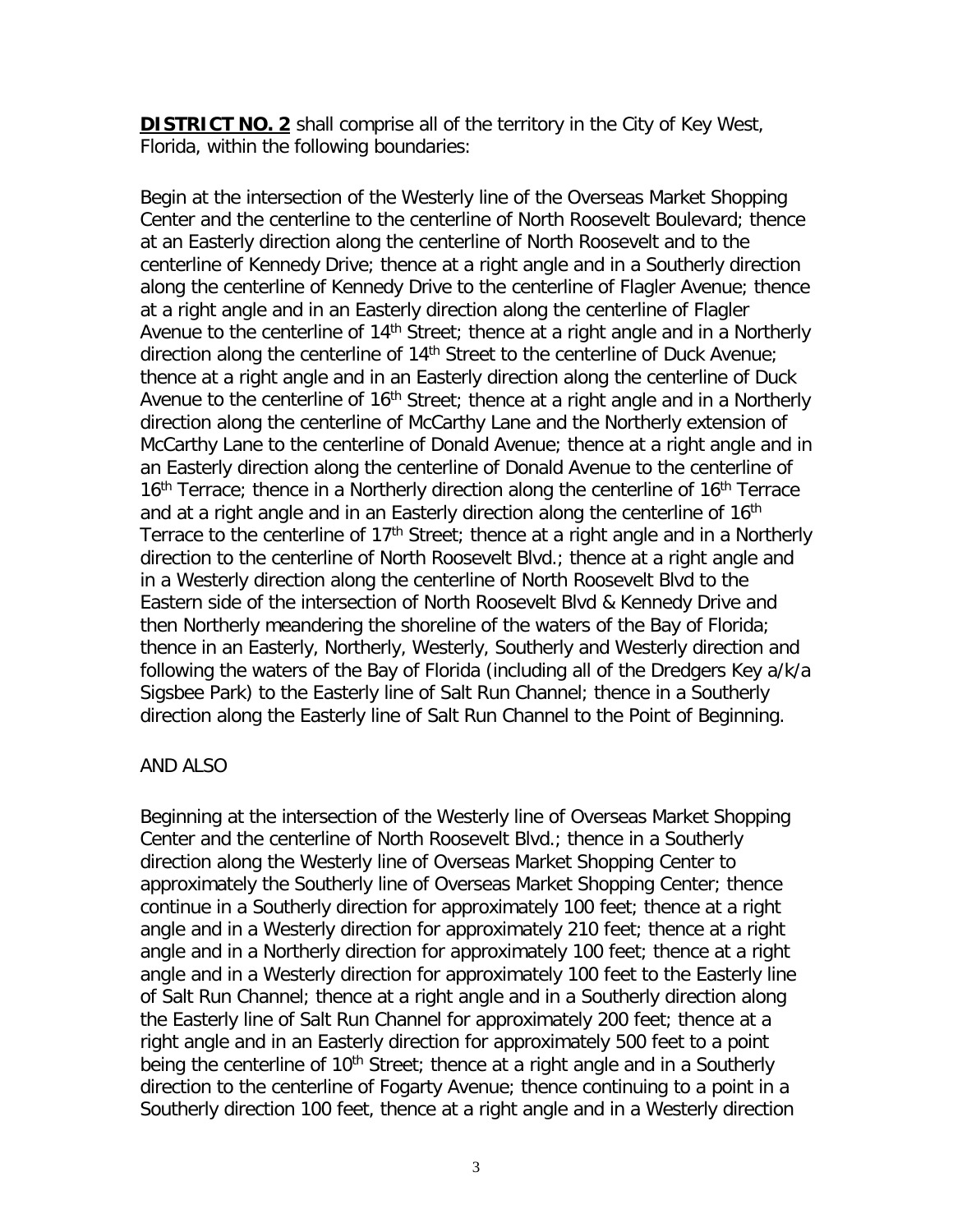to the center of Salt Run Channel; thence at a right angle and in a Northerly direction along the Westerly line of Salt Run Channel to the centerline of North Roosevelt Blvd and the Westerly line of Salt Run Channel; thence in an Easterly direction along the centerline of North Roosevelt Boulevard; thence in a Westerly direction along the centerline of North Roosevelt Blvd to the intersection of Palm Avenue & North Roosevelt Blvd; thence North Westerly along the centerline of Palm Avenue to the West side of Garrison Bight Bridge; thence North & Westerly following the shoreline of the western side of Garrison to the East end of Trumbo Point; Continuing Easterly to the shoreline of the Hilton Haven Neighborhood and meandering North, and Easterly along the waters of the Bay of Florida; thence generally in an Easterly direction to the Westerly line of Salt Run Channel; thence in a Southerly direction along the Westerly line of Salt Run Channel to the centerline of North Roosevelt Blvd; thence East 140 feet to the Point of Beginning.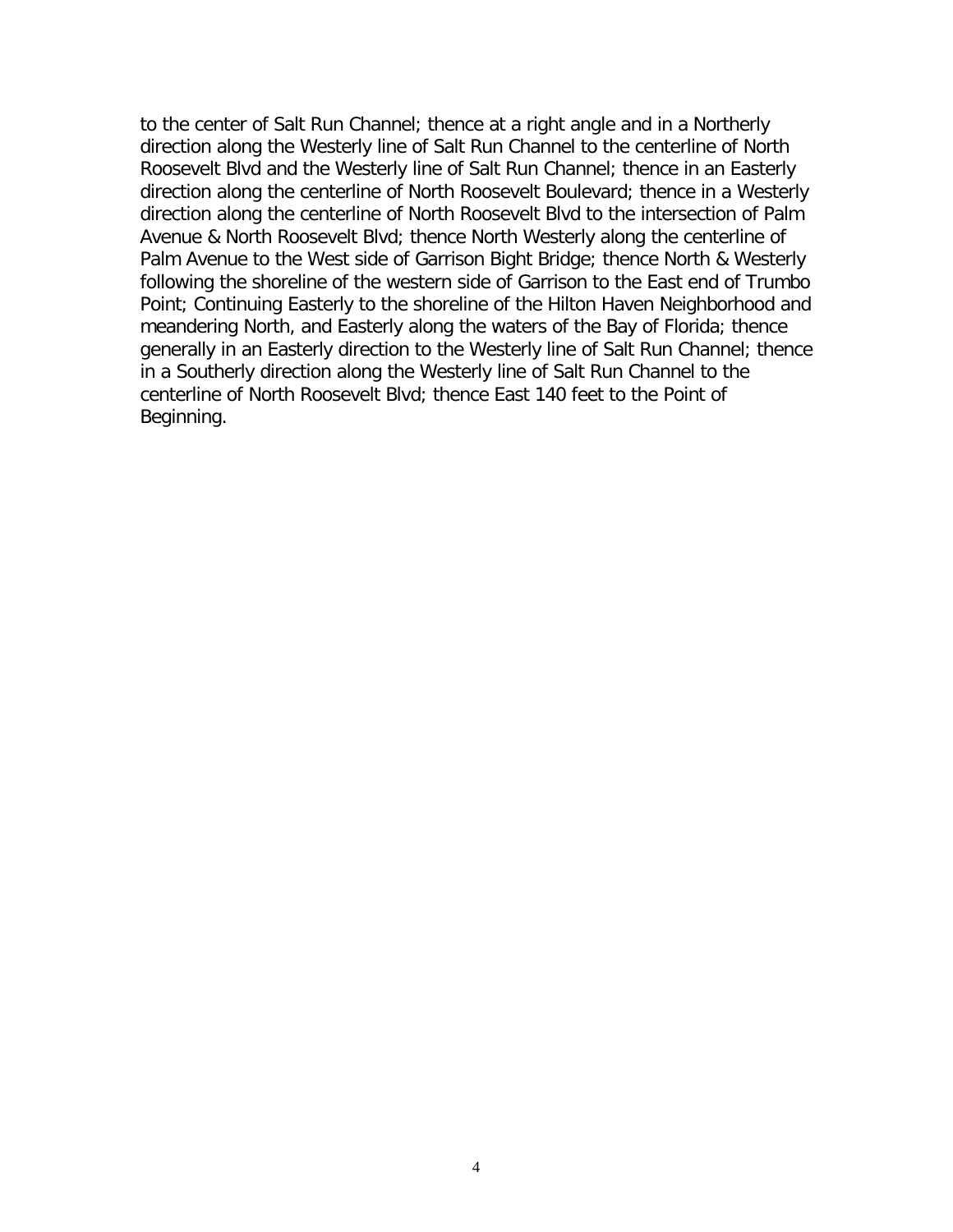**DISTRICT NO. 3** shall comprise all of the territory in the City of Key West, Florida, within the following boundaries:

COMMENCE at the centerline of Eagle Avenue and the centerline of 17<sup>th</sup> Street; thence in an Easterly direction along the centerline of Eagle Avenue to the centerline of 19th Street; thence at a right angle and in a Southerly direction along the centerline of 19<sup>th</sup> Street to the centerline of Flagler Avenue; thence at a right angle and in an Easterly direction along the centerline of Flagler Avenue to the centerline of South Roosevelt Blvd.; thence at a right angle and in a Southerly direction along the centerline of South Roosevelt Blvd. for 1520 feet being the entrance to the DoubleTree Resort; thence at a right angle and in a Westerly direction 500 feet; thence in a Southerly direction to the intersection of Seaside Drive; thence at a right angle in an Westerly direction 500 feet along the centerline of Seaside Drive thence in a Northwesterly, then Westerly direction for approximately 600 feet to the Easterly line of parcel number 00065120-000000; thence in a Southerly direction to a strip of land being the Easterly extension of Airport Blvd if extended; thence in an Westerly direction along and to the West end of Airport Blvd; thence South 1900 feet to the centerline of South Roosevelt Blvd, at said centerline and at a right angle in a Westerly direction along the centerline of South Roosevelt Blvd to the intersection of S Roosevelt Blvd & Bertha Street, at said point thence in in a Southerly direction to the shoreline and meandering Easterly and Northerly along the South and East shoreline of the island to a point on the North side Riviera Canal bridge; thence at a right angle and in an Easterly direction to the waters of the Atlantic Ocean; thence along the waters of the Atlantic Ocean, Cow Key Channel and the Bay of Florida in a Northerly and Westerly direction to the centerline of  $17<sup>th</sup>$  Street; thence at a right angle and in a Southerly direction along the centerline of 17<sup>th</sup> Street to the centerline of 16<sup>th</sup> Terrace; thence at a right angle and in a Westerly direction along the centerline of  $16<sup>th</sup>$  Terrace to the centerline of  $16<sup>th</sup>$  Terrace; thence at a right angle and in a Southerly direction along the centerline of 16<sup>th</sup> Terrace to the centerline of Donald Avenue; thence at a right angle and in a Westerly direction along the centerline of Donald Avenue to the Northerly projection of the centerline of McCarthy Lane; thence at a right angle and in a Southerly direction along the centerline of McCarthy Lane to the centerline of Duck Avenue; thence at a right angle along the centerline of Duck Ave to the centerline of  $17<sup>th</sup>$  Street; thence at a right angle South to the POINT OF BEGINNING.

ALSO, all of Stock Island lying Northerly of US 1.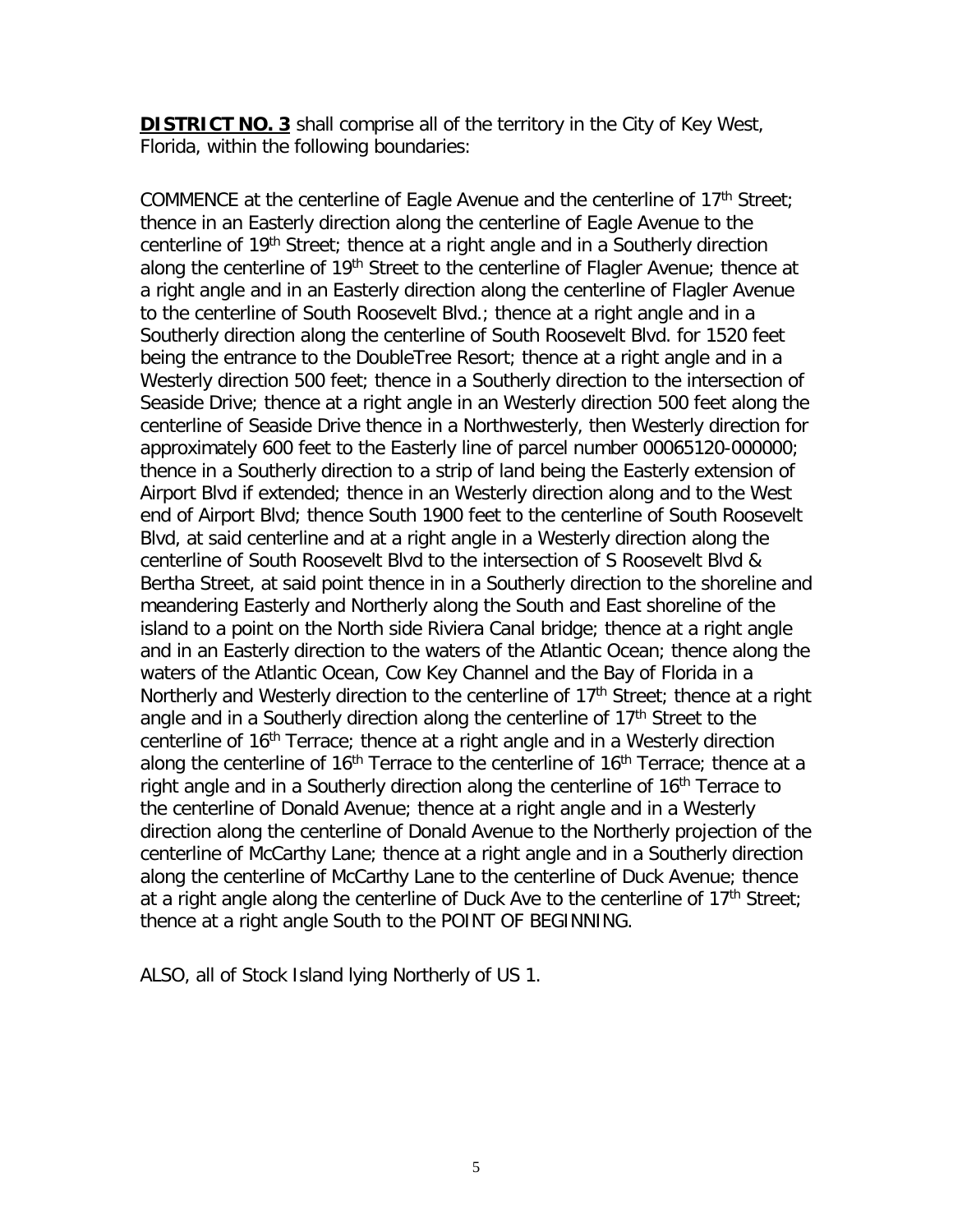**DISTRICT NO. 4** shall comprise all of the territory in the City of Key West, Florida, within the following boundaries:

COMMENCING at the centerline of Bertha Street and the waters of the Atlantic Ocean; thence in a Northerly direction along the centerline of Bertha Street to the centerline of Atlantic Blvd; thence at a right angle and in an Westerly direction along the centerline of Atlantic Blvd to the centerline of Ashby Street; thence at a right angle and Northerly to the centerline of Flagler Avenue; thence Easterly at a right angle to the centerline of  $1<sup>st</sup>$  Street; thence at a right angle and in a Northerly direction along the centerline of 1<sup>st</sup> Street to the centerline of Staples Avenue; thence at a right angle and in an Easterly direction and along the centerline of Staples Avenue to the centerline of  $6<sup>th</sup>$  Street; thence at a right angle and in a Northerly direction along the centerline of  $6<sup>th</sup>$  Street to the centerline of Seidenberg Avenue; thence at right angles and in an Easterly direction along the centerline of Seidenberg Avenue to the centerline of 8<sup>th</sup> Street; thence at a right angle and in a Northerly direction along the centerline of 8<sup>th</sup> Street to the centerline of Patterson Avenue; thence at a right angle in an Easterly direction along the centerline of Patterson Ave to the centerline of 7<sup>th</sup> Street; thence at a right angle Northerly to the centerline of N Roosevelt Blvd; thence at a right angle and in an Easterly direction along the centerline of N Roosevelt Blvd a distance of 1000 feet to near the Westerly line of Salt Run Channel (Riviera Canal); thence at a right angle and in a Southerly direction along the Westerly line of Salt Run Channel (Riviera Canal) to a point 100 feet South of the centerline of Fogarty Avenue; thence at a right angle and in an Easterly direction to the centerline of  $10<sup>th</sup>$  Street; thence at a right angle northerly along 10<sup>th</sup> Street to a distance of 500 feet; thence Westerly to the Eastern side of Salt Run Channel; thence Northerly 200 feet; thence Easterly 100 feet; thence Southerly 100 feet; thence Easterly a distance of 200 feet being near the Southwest corner of Overseas Market; thence at a right angle and in a Northerly direction along the Easterly line of Salt Run Channel (Riviera Canal); thence at a right angle and in a Northerly direction to the centerline of North Roosevelt Blvd; thence in an Easterly direction along the centerline of North Roosevelt Blvd. to the centerline of Kennedy Drive; thence at a right angle and in a Southerly direction along the centerline of Kennedy Drive to the centerline of Flagler Avenue; thence at a right angle and in an Easterly direction along the centerline of Flagler Avenue to the centerline of 14<sup>th</sup> Street; thence at a right angle and in a Northerly direction along the centerline of 14<sup>th</sup> Street to the centerline of Duck Avenue; thence at a right angle and in an Easterly direction along the centerline of Duck Avenue to the centerline of  $17<sup>th</sup>$  Street; thence at a right angle and in a Northerly direction along the centerline of  $17<sup>th</sup>$  Street to the centerline of Eagle Avenue; thence at a right angle and in an Easterly direction along the centerline of Eagle Avenue to the centerline of 19<sup>th</sup> Street; thence at a right angle and in a Southerly direction along the centerline of 19<sup>th</sup> Street to the centerline of Flagler Avenue; thence at a right angle and in an Easterly direction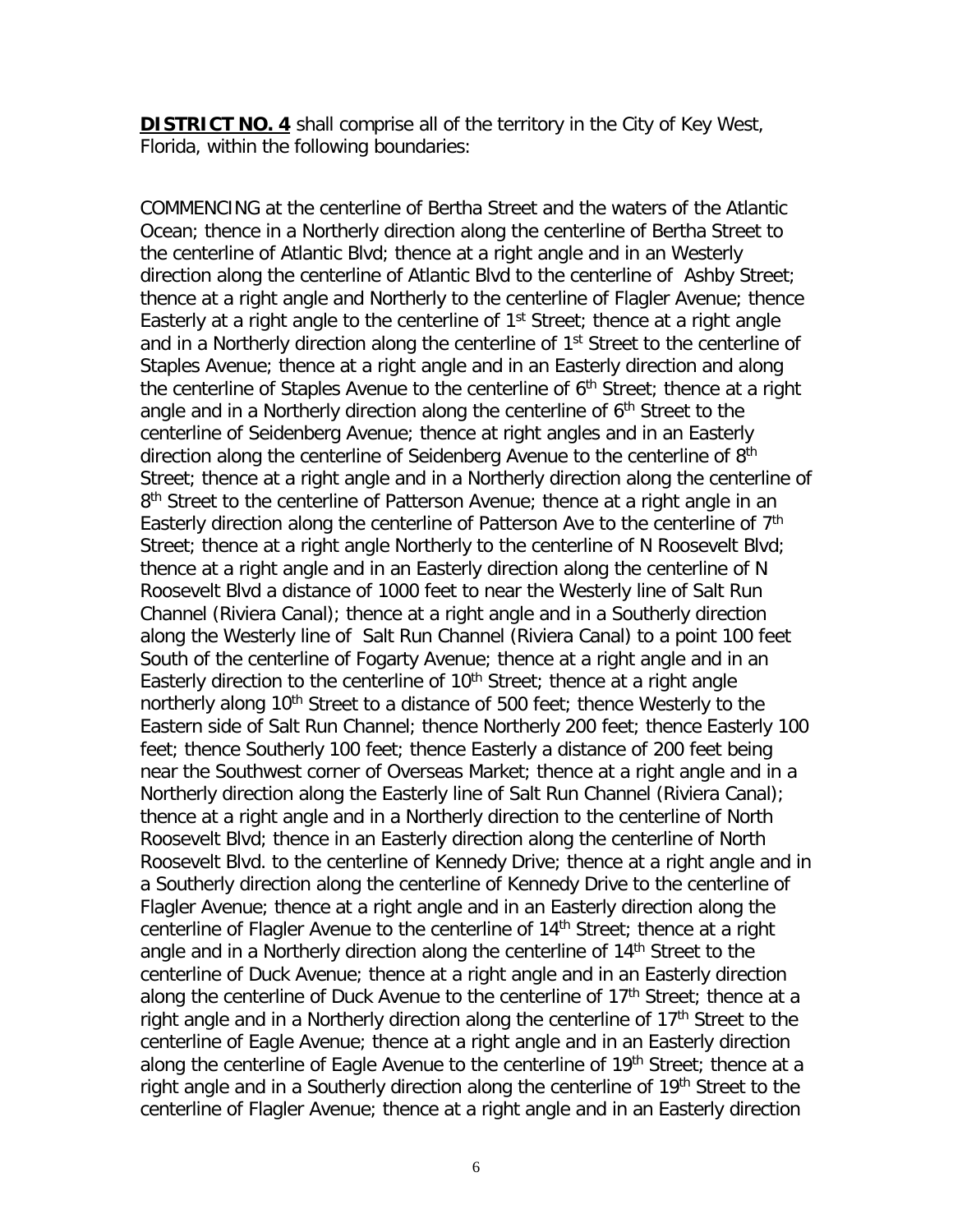along the centerline of Flagler Avenue to the centerline of South Roosevelt Blvd.; thence at a right angle and in a Southerly direction along the centerline of South Roosevelt Blvd; thence at a right angle and in a Southerly direction along the centerline of South Roosevelt Blvd. for 1520 feet being the entrance to the DoubleTree Resort; thence at a right angle and in a Westerly direction 500 feet; thence in a Southerly direction to the intersection of Seaside Drive; thence at a right angle in an Westerly direction 500 feet along the centerline of Seaside Drive thence in a Northwesterly, then Westerly direction for approximately 600 feet to the Easterly line of parcel number 00065120-000000; thence in a Southerly direction to a strip of land being the Easterly extension of Airport Blvd if extended; thence in an Westerly direction along and to the West end of Airport Blvd; thence South 1900 feet to the centerline of South Roosevelt Blvd, at said centerline and at a right angle in a Westerly direction along the centerline of South Roosevelt Blvd to the centerline of Bertha Street being the point of Beginning.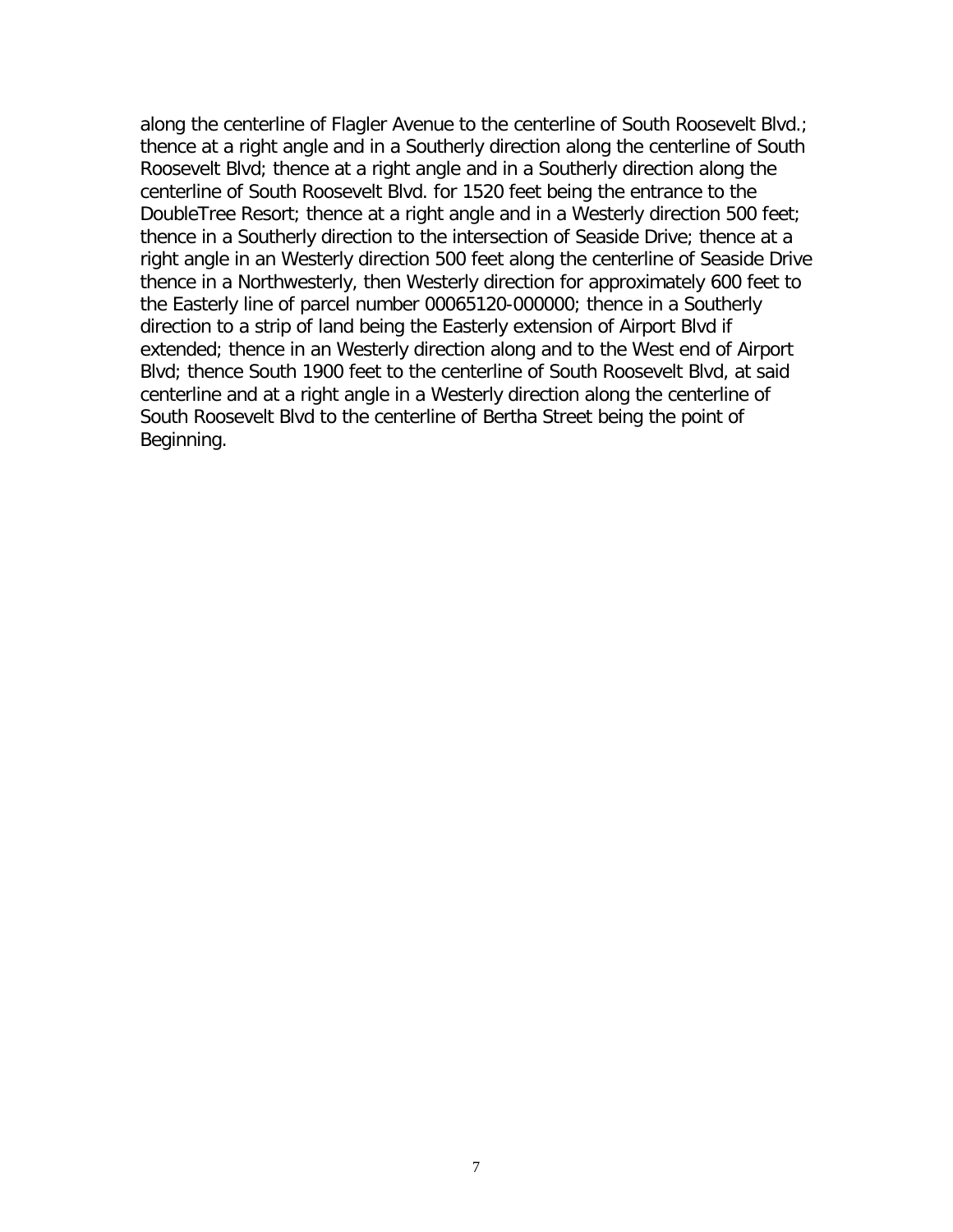**DISTRICT NO 5.** Shall comprise all of the territory in the City of Key West, Florida in the following boundaries:

Commencing on the centerline of Vernon Avenue at its intersection with the waters of the Atlantic Ocean projecting Northerly along the centerline of Vernon Avenue to the centerline of Washington Street; thence at a right angle in an Easterly direction along the centerline of Washington Street to the centerline of Whalton Street; thence at a right angle projected in a Northerly direction along the centerline of Whalton Street to the centerline of Seminary Street; thence from the intersection of Seminary St and Whalton Street in a straight line to the centerline of Watson Street at United Street; thence Northerly direction along the centerline of Watson Street to the centerline of Catherine Street; thence at a right angle projected in an Easterly direction along the centerline of Catherine Street to the centerline of George Street; thence at a right angle projected in a Northerly direction along the centerline of George Street to the centerline of North Roosevelt Blvd; thence at a right angle projected in an Easterly direction along the centerline of North Roosevelt Blvd to the centerline of 7th Street; thence at a right angle projected in a Southerly direction along the centerline of 7th Street to the centerline of Patterson Avenue; thence at a right angle projected in an Easterly direction along the centerline of Patterson Avenue to the centerline of 8<sup>th</sup> Street; thence at a right angle and in an Southerly direction along the centerline of  $8<sup>th</sup>$  Street to the centerline of Seidenberg Ave; thence at a right angle and in a Westerly direction along the centerline of Seidenberg Avenue to the centerline of 6<sup>th</sup> Street; thence at a right angle and in a Southerly direction along the centerline 6<sup>th</sup> Street to the centerline of Staples Avenue; thence at a right angle and in a Westerly direction along the centerline of Staples Avenue to the centerline of  $1<sup>st</sup>$  Street; thence at a right angle in a Southerly direction along the centerline of 1<sup>st</sup> Street to the centerline of Flagler Avenue; thence in a Westerly direction along the centerline of Flagler Avenue to the centerline of Ashby Street; thence at a right angle and in a Southerly direction along the centerline of Ashby Street to the centerline of Atlantic Blvd; thence at a right angle and Easterly along the centerline Atlantic Blvd to the centerline of Bertha Street; thence in a Southerly direction and at a right angle along the centerline of Bertha Street to the Atlantic shoreline; thence in a Westerly direction along the waters of the Atlantic Ocean to the centerline of Vernon Avenue and the Point of Beginning.